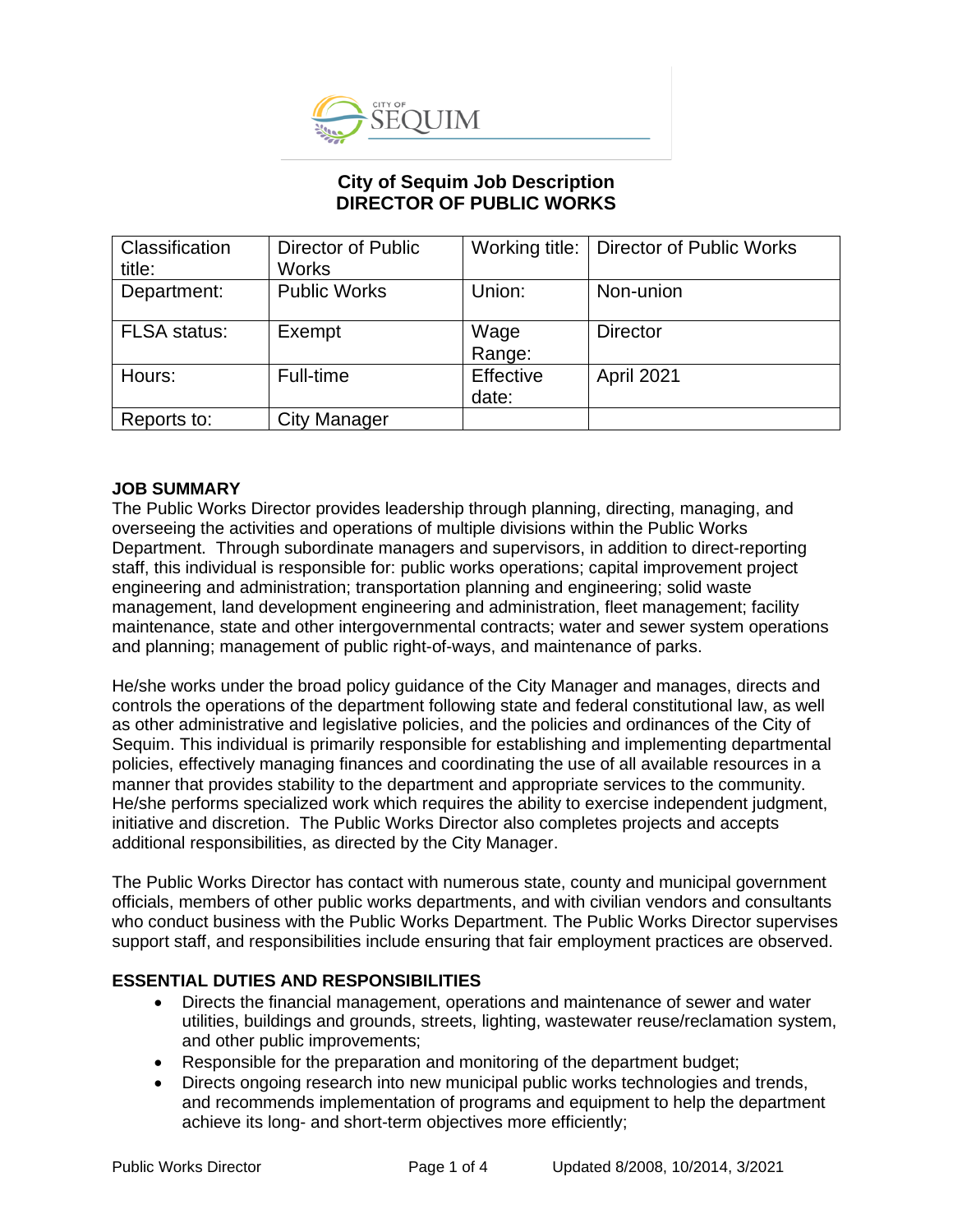- Identifies federal, state and private research and development grants; determines the scope of work for which funds are needed and prepares proposals to obtain them;
- Directs planning and management of complex capital improvement projects from inception through completion;
- Reviews contract bids and consultant design work; authorizes payment for services;
- Supervises oversight of building and plan reviews and associated inspections for: drainage, paving, site improvements, sanitary sewer and water service, and public improvements for land subdivisions;
- Oversees the preparation of: engineering designs; specifications; cost and quantity estimates of Public Works projects involving capital road, sidewalk, utility or building construction; and related activities;
- Establishes and maintains appropriate work relationships with municipal officials, peers and subordinates, State and local organizations, and the general public;
- Serves as the City's representative to committees and organizations concerned with improvements in the City's municipal facilities and services;
- Analyzes future personnel staffing needs and develops short and long-term plans to meet those needs;
- Selects, places, promotes, motivates, trains, and disciplines Public Works Department personnel consistent with applicable laws, regulations and other labor policies and procedures;
- Effectively advises City administrators and other department heads regarding public works issues, protection of the public and property, and personnel/labor relations issues;
- Develops realistic and fiscally sound annual budget proposals; controls budgeted expenses; confers with the City Manager to assess the need for new equipment and personnel;
- Prepares and reviews operational and administrative reports;
- Develops and implements Public Works Department policies and procedures, revising and amending as necessary;
- Oversees right-of-way acquisition from property owners for the purpose of constructing city facilities such as roads, trails, and utilities;
- Works with state agencies to ensure the ongoing permitting required for the operation of the City's water and sewer systems;
- Assures the safety of Public Works personnel; responsible to oversee the development, administration and implementation of an effective Public Works Department safety program;
- Ensures that citizen requests and/or complaints relating to departmental activities are investigated and resolved;
- Directs ongoing research into new municipal public works technologies and trends, and recommends implementation of programs and equipment to help the Department achieve its objectives more efficiently;
- Participates in labor negotiations;

# **EDUCATION and EXPERIENCE**

Bachelor's Degree in Engineering, Public Administration, Business Administration or a closely related field required. Ten or more years of progressively responsible management experience in the field of Public Works Administration with five or more years of experience supervising direct reports A Master's Degree in related field is highly desired. Registration as a Professional Civil Engineer (P.E.) in the State of Washington is desired; an equivalent combination of education, experience and training that provides the required knowledge, skills and abilities may be considered.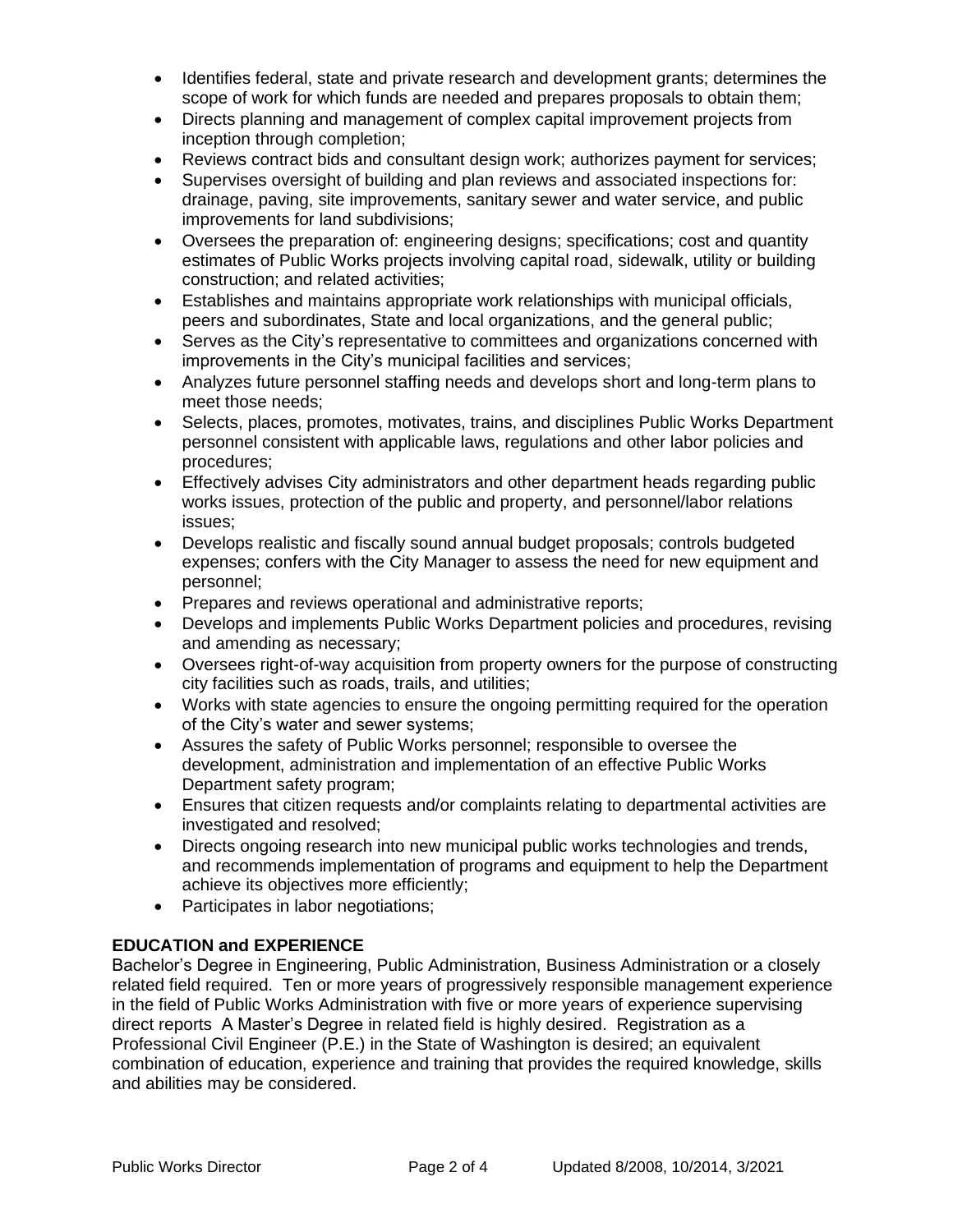Possession of or the ability to obtain and maintain throughout employment a valid Washington State driver's license, along with proof of insurability. Following an offer of employment and prior to starting work, satisfactory background clearance will be required.

## **KNOWLEDGE, SKILLS and ABILITIES**

#### **Knowledge of:**

- The laws, principles and accepted practices and procedures that apply to all aspects of the management of municipal public works systems;
- Civil engineering, design, and construction principles and practices;
- **•** The standards by which the quality of public works service is evaluated, the use of automated and manual records systems and their application to public works administration;
- Applicable state and federal regulations related to water and sewer utilities, streets, storm water systems and land development;
- Federal and state funding sources and requirements;
- **Principles of effective personnel management.**

#### **Ability to:**

- Prepare and update short and long range strategic plans to ensure the department's contribution to the City's overall plans and strategies;
- **■** Identify the department's future direction in response to changing community needs and to develop, implement, and monitor appropriate plans, schedules, and action steps;
- **■** Identify, implement and refine the department's organizational structure to generate desired results as efficiently as possible;
- Exercise sound and ethical judgment in decision-making processes;
- **E** Establish and maintain a working environment conducive to positive morale, individual style, personal discipline, quality, creativity and teamwork;
- **E** Absorb and analyze complex technical information rapidly, draw logical conclusions and make rapid decisions of major scope with full awareness of technical, legal and financial consequences;
- Communicate technical data and sensitive information to citizens in a clear and persuasive manner;
- **E** Establish and maintain cooperative relationships with a variety of citizens, boards and other City staff;
- Respond to public inquiries and complaints in an effective manner using tact, patience and courtesy;
- **Present departmental issues and recommendations on major issues requiring policy** direction to appropriate advisory bodies and, as necessary, to the City Council;
- Negotiate and administer contracts with outside vendors and service providers;
- Provide leadership, delegated responsibility, counsel, motivation, and constructive performance reviews to department personnel at all levels, securing their respective commitments to the department's goals;
- **E** Handle confidential information and material with the highest degree of professional responsibility;
- Take appropriate action to resolve departmental, operational and administrative conflicts and problems; decides alternative courses of action; interprets policies; and otherwise makes decisions which are in the best interest of the City of Sequim;
- Provide advice to and coordinate with officials and the public on engineering and technical matters and procedures on public works subjects necessary to the operation of City services; Analyze and report on service impacts of proposed plans and developments on the City's utility and street infrastructure; assist in development, revision and administration of various utility and City comprehensive plans and zoning ordinances;
- Administer labor agreements and communicate effectively with organized personnel;